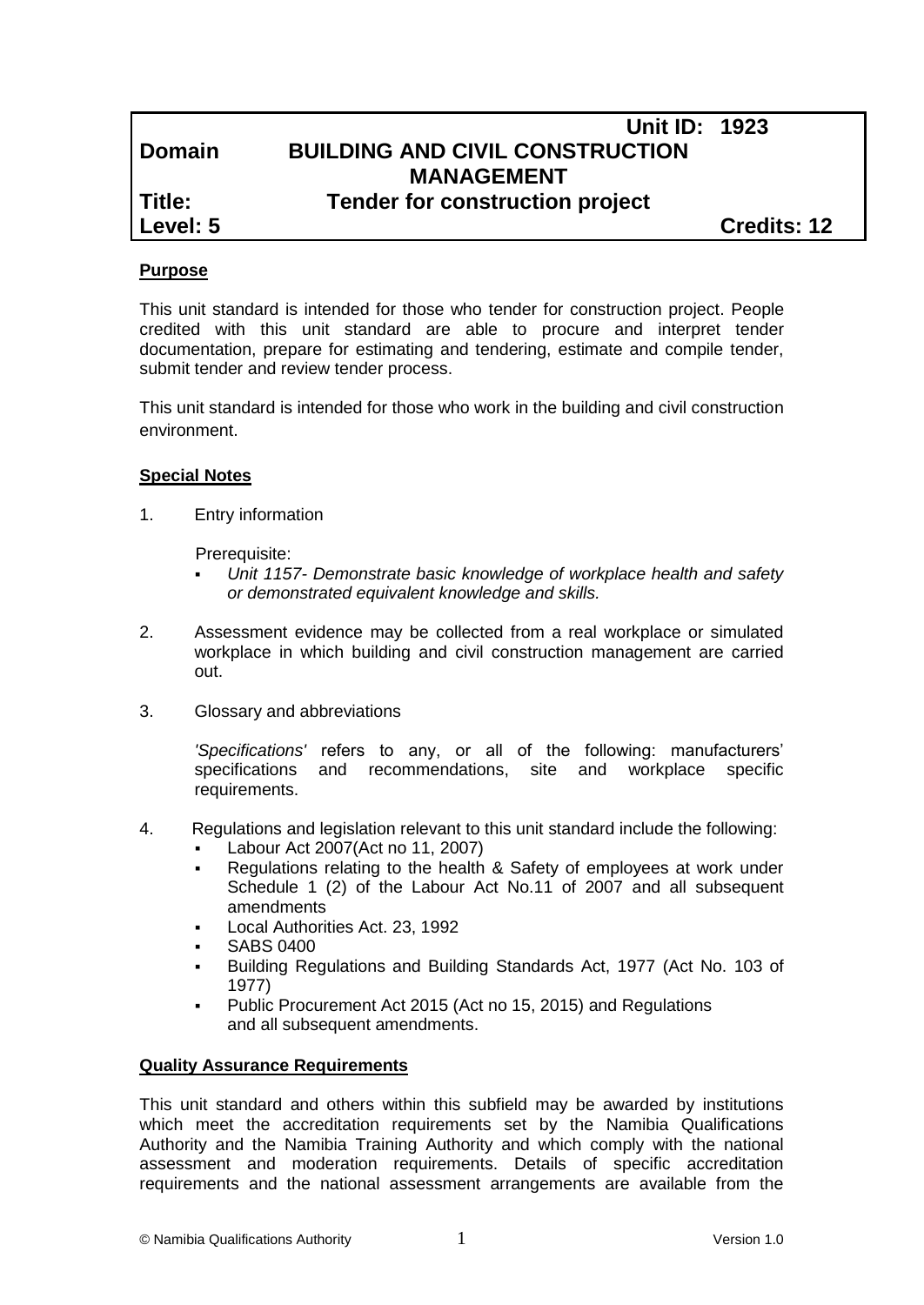Namibia Qualifications Authority and the Namibia Training Authority on [www.nta.com.na.](http://www.nta.com.na/)

# **Elements and Performance Criteria**

### **Element 1: Procure and interpret tender documentation**

#### **Range**

Tender procurement processes include subscription to tender bulletins and notifications, tender advertising methods and media, collection and payment of tender documentation and sources of tenders.

#### **Performance Criteria**

- 1.1 Tender procurement processes are explained.
- 1.2 Applicable tenders are identified, selected and procured timeously, in accordance with tender conditions and the company's marketing plan.
- 1.3 Relevant tender information is extracted and interpreted.

#### **Element 2: Prepare for estimating and tendering**

#### **Performance Criteria**

- 2.1 The site is inspected in accordance with tender conditions.
- 2.2 Detailed site investigation is performed where required.
- 2.3 Resources required for the project are identified, as well as associated costs and availability.

### **Element 3: Estimate and compile tender**

#### **Range**

Payment items include work items, preliminary and general items, lump sums, prime cost items, day work rates.

Costs to be included in the breakdown of estimated pay item include escalation, resource costs, risk, overheads, and profit/mark up.

Breakdowns of each estimated pay item may include but not limited all costs, contingencies and mark up.

#### **Performance criteria**

3.1 Project and standards specifications are explained in terms of pay items and descriptions.